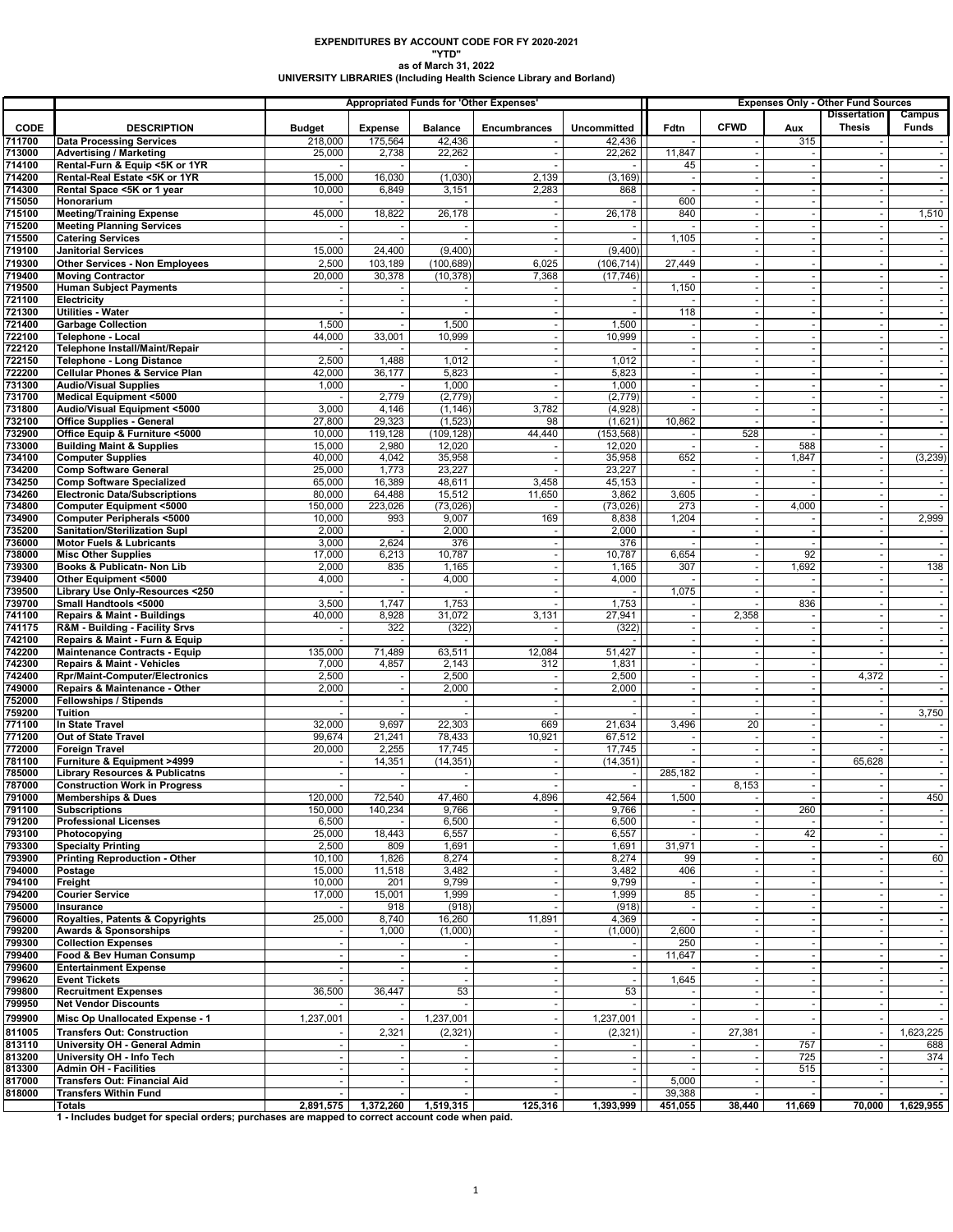#### **as of February 28, 2022 UNIVERSITY LIBRARIES EXPENDITURES BY ACCOUNT CODE FOR FY 2020-2021 "YTD"**

|                  |                                                                               |                  |                 |                  | Appropriated Funds for 'Other Expenses'              | <b>Expenses Only - Other Fund Sources</b><br><b>Dissertation</b> |                 |                          |                                    |                          |                          |
|------------------|-------------------------------------------------------------------------------|------------------|-----------------|------------------|------------------------------------------------------|------------------------------------------------------------------|-----------------|--------------------------|------------------------------------|--------------------------|--------------------------|
| <b>CODE</b>      | <b>DESCRIPTION</b>                                                            | <b>Budget</b>    | <b>Expense</b>  | <b>Balance</b>   | <b>Encumbrances</b>                                  | Uncommitted                                                      | Fdtn            | <b>CFWD</b>              | Aux                                | <b>Thesis</b>            | Campus<br><b>Funds</b>   |
| 711700           | <b>Data Processing Services</b>                                               | 218,000          | 154,234         | 63,766           |                                                      | 63,766                                                           |                 |                          | 280                                |                          |                          |
| 713000           | <b>Advertising / Marketing</b>                                                | 25,000           | 2,738           | 22,262           |                                                      | 22,262                                                           | 11,847          |                          |                                    |                          |                          |
| 714100           | Rental-Furn & Equip <5K or 1YR                                                |                  |                 |                  |                                                      |                                                                  | 45              |                          | $\blacksquare$                     |                          |                          |
| 714200<br>714300 | Rental-Real Estate <5K or 1YR<br>Rental Space <5K or 1 year                   | 15,000<br>10,000 | 15,750<br>6,849 | (750)<br>3,151   | 2,419<br>2,283                                       | (3, 169)<br>868                                                  | $\sim$          | $\overline{\phantom{a}}$ | $\sim$<br>$\sim$                   | $\overline{\phantom{a}}$ | $\overline{\phantom{a}}$ |
| 715050           | Honorarium                                                                    |                  |                 |                  |                                                      |                                                                  | 600             | $\sim$                   | $\blacksquare$                     |                          |                          |
| 715100           | <b>Meeting/Training Expense</b>                                               | 45,000           | 11,836          | 33,164           |                                                      | 33,164                                                           | 840             |                          | $\blacksquare$                     |                          | 1,110                    |
| 715200           | <b>Meeting Planning Services</b>                                              |                  |                 |                  |                                                      |                                                                  |                 |                          | $\mathbf{r}$                       |                          |                          |
| 715500<br>719100 | <b>Catering Services</b><br><b>Janitorial Services</b>                        | 15,000           | 22,224          | (7, 224)         | $\overline{\phantom{a}}$<br>$\overline{\phantom{a}}$ | $\sim$<br>(7, 224)                                               | 1,105           | $\overline{\phantom{a}}$ | $\sim$<br>$\sim$                   | $\overline{\phantom{a}}$ |                          |
| 719300           | <b>Other Services - Non Employees</b>                                         | 2,500            | 103,189         | (100.689)        | 6,025                                                | (106.714)                                                        | 27,449          |                          | $\blacksquare$                     |                          |                          |
| 719400           | <b>Moving Contractor</b>                                                      | 20,000           | 28,152          | (8, 152)         | 9,594                                                | (17, 746)                                                        |                 |                          | $\blacksquare$                     | $\overline{\phantom{a}}$ |                          |
| 719500           | <b>Human Subject Payments</b>                                                 |                  |                 |                  |                                                      | $-1$                                                             | 1,150           |                          | $\blacksquare$                     |                          |                          |
| 721100           | <b>Electricity</b>                                                            |                  |                 |                  |                                                      |                                                                  |                 |                          | $\omega$                           |                          |                          |
| 721300<br>721400 | <b>Utilities - Water</b><br><b>Garbage Collection</b>                         | 1,500            |                 | 1,500            | ÷,                                                   | 1,500                                                            | 76              |                          | $\blacksquare$<br>$\mathbf{r}$     |                          |                          |
| 722100           | Telephone - Local                                                             | 44,000           | 29,334          | 14,666           | $\sim$                                               | 14,666                                                           | $\sim$          | ÷.                       | $\sim$                             | $\overline{\phantom{a}}$ | $\sim$                   |
| 722120           | Telephone Install/Maint/Repair                                                |                  |                 |                  | $\overline{\phantom{a}}$                             |                                                                  |                 |                          | $\sim$                             |                          |                          |
| 722150           | <b>Telephone - Long Distance</b>                                              | 2,500            | 1,300           | 1,200            | ÷.                                                   | 1,200                                                            |                 |                          | $\omega$                           |                          |                          |
| 722200           | <b>Cellular Phones &amp; Service Plan</b>                                     | 42,000           | 32,460          | 9,540            | ÷,                                                   | 9,540                                                            | $\sim$          | ÷,                       | $\blacksquare$                     |                          | $\blacksquare$           |
| 731300<br>731700 | <b>Audio/Visual Supplies</b><br><b>Medical Equipment &lt;5000</b>             | 1,000            | 2,779           | 1,000<br>(2,779) |                                                      | 1,000<br>(2, 779)                                                | $\sim$          |                          | $\mathbf{r}$<br>$\sim$             |                          |                          |
| 731800           | Audio/Visual Equipment <5000                                                  | 3,000            | 4,146           | (1, 146)         | 3,782                                                | (4,928)                                                          |                 |                          | $\blacksquare$                     |                          | $\overline{\phantom{a}}$ |
| 732100           | <b>Office Supplies - General</b>                                              | 27,800           | 27,439          | 361              | 694                                                  | (333)                                                            | 10,653          |                          | $\sim$                             |                          |                          |
| 732900           | Office Equip & Furniture <5000                                                | 10,000           | 118,608         | (108, 608)       | 2,678                                                | (111, 286)                                                       |                 | 528                      | $\sim$                             |                          |                          |
| 733000           | <b>Building Maint &amp; Supplies</b>                                          | 15,000           | 2,860           | 12,140           |                                                      | 12,140                                                           |                 |                          | 588                                |                          |                          |
| 734100<br>734200 | <b>Computer Supplies</b><br><b>Comp Software General</b>                      | 40,000<br>25,000 | 3,792<br>1,773  | 36,208<br>23,227 | ۰.                                                   | 36,208<br>23,227                                                 | 106             | $\overline{\phantom{a}}$ | 1,586                              | $\overline{\phantom{a}}$ | (3, 239)                 |
| 734250           | <b>Comp Software Specialized</b>                                              | 65,000           | 16,389          | 48,611           | 3,458                                                | 45,153                                                           |                 |                          | $\blacksquare$                     |                          |                          |
| 734260           | <b>Electronic Data/Subscriptions</b>                                          | 80,000           | 59,738          | 20,262           | 5,688                                                | 14,574                                                           | 3,605           |                          | $\sim$                             |                          | $\blacksquare$           |
| 734800           | Computer Equipment <5000                                                      | 150,000          | 222,824         | (72, 824)        | 196                                                  | (73, 020)                                                        |                 |                          | 1,945                              |                          |                          |
| 734900<br>735200 | <b>Computer Peripherals &lt;5000</b><br>Sanitation/Sterilization Supl         | 10,000<br>2,000  | 993             | 9,007<br>2,000   | 169                                                  | 8,838<br>2,000                                                   | 1,204           |                          | $\sim$<br>$\blacksquare$           | $\overline{\phantom{a}}$ |                          |
| 736000           | <b>Motor Fuels &amp; Lubricants</b>                                           | 3,000            | 2,133           | 867              |                                                      | 867                                                              |                 |                          | $\overline{a}$                     |                          | $\overline{\phantom{a}}$ |
| 738000           | <b>Misc Other Supplies</b>                                                    | 17,000           | 6,213           | 10,787           | $\overline{\phantom{a}}$                             | 10,787                                                           | 6,516           |                          | 92                                 |                          |                          |
| 739300           | Books & Publicatn- Non Lib                                                    | 2,000            | 835             | 1,165            | ÷,                                                   | 1,165                                                            | 307             |                          | 1,681                              |                          | 138                      |
| 739400           | Other Equipment <5000                                                         | 4,000            | $\sim$          | 4,000            | $\overline{\phantom{a}}$                             | 4,000                                                            |                 | $\overline{\phantom{a}}$ | $\sim$                             | $\overline{\phantom{a}}$ |                          |
| 739500<br>739700 | Library Use Only-Resources <250<br>Small Handtools <5000                      | 3,500            | 1,737           | 1,763            | ٠.                                                   | 1,763                                                            | 1,075           |                          | ÷,<br>588                          |                          |                          |
| 741100           | <b>Repairs &amp; Maint - Buildings</b>                                        | 40,000           | 8,928           | 31,072           | 3,131                                                | 27,941                                                           | $\blacksquare$  | 2,358                    | $\sim$                             | $\overline{\phantom{a}}$ | $\blacksquare$           |
| 741175           | R&M - Building - Facility Srvs                                                |                  | 322             | (322)            |                                                      | (322)                                                            |                 |                          | $\blacksquare$                     |                          |                          |
| 742100           | Repairs & Maint - Furn & Equip                                                |                  |                 |                  |                                                      |                                                                  |                 |                          | $\omega$                           |                          |                          |
| 742200<br>742300 | <b>Maintenance Contracts - Equip</b><br><b>Repairs &amp; Maint - Vehicles</b> | 135,000<br>7,000 | 70,733<br>2,541 | 64,267<br>4,459  | 12,840<br>327                                        | 51,427<br>4,132                                                  |                 |                          | $\blacksquare$<br>$\omega$         |                          | $\overline{\phantom{a}}$ |
| 742400           | <b>Rpr/Maint-Computer/Electronics</b>                                         | 2,500            |                 | 2,500            |                                                      | 2,500                                                            |                 |                          | $\blacksquare$                     | 4,372                    |                          |
| 749000           | Repairs & Maintenance - Other                                                 | 2,000            |                 | 2,000            | $\overline{\phantom{a}}$                             | 2,000                                                            |                 |                          | $\mathbf{r}$                       |                          |                          |
| 752000           | Fellowships / Stipends                                                        |                  | $\sim$          |                  | ۰.                                                   | $\sim$                                                           | $\sim$          | ÷.                       | $\sim$                             | $\overline{\phantom{a}}$ | $\sim$                   |
| 759200<br>771100 | <b>Tuition</b><br>In State Travel                                             | 32,000           | 7,663           | 24,337           | 222                                                  | 24,115                                                           | 3,496           | 20                       | $\sim$<br>$\blacksquare$           |                          | 3,750                    |
| 771200           | Out of State Travel                                                           | 99,674           | 13,254          | 86,420           | 2,930                                                | 83,490                                                           |                 | ÷.                       | $\blacksquare$                     |                          | $\blacksquare$           |
| 772000           | <b>Foreign Travel</b>                                                         | 20,000           | 2,255           | 17,745           |                                                      | 17,745                                                           |                 |                          | $\mathbf{r}$                       |                          |                          |
| 781100           | Furniture & Equipment >4999                                                   |                  | 14,351          | (14, 351)        | $\overline{\phantom{a}}$                             | (14, 351)                                                        |                 |                          | $\blacksquare$                     | 65,628                   |                          |
| 785000           | <b>Library Resources &amp; Publicatns</b>                                     |                  |                 |                  |                                                      | $-1$                                                             | 281,017         |                          | $\sim$                             |                          | $\overline{\phantom{a}}$ |
| 787000<br>791000 | <b>Construction Work in Progress</b><br><b>Memberships &amp; Dues</b>         | 120,000          | 102,275         | 17,725           | $\sim$<br>4,896                                      | 12,829 II                                                        | 1,500           | 8,153                    | $\blacksquare$                     |                          | 225                      |
| 791100           | <b>Subscriptions</b>                                                          | 150,000          | 140,234         | 9,766            |                                                      | 9,766                                                            |                 |                          | 260                                |                          |                          |
| 791200           | <b>Professional Licenses</b>                                                  | 6,500            |                 | 6,500            |                                                      | 6,500                                                            | $\sim$          |                          |                                    | $\sim$                   |                          |
| 793100           | Photocopying                                                                  | 25,000           | 16,513          | 8,487            |                                                      | 8,487                                                            |                 |                          | 42                                 |                          |                          |
| 793300<br>793900 | <b>Specialty Printing</b><br><b>Printing Reproduction - Other</b>             | 2,500<br>10,100  | 739<br>1,826    | 1,761<br>8,274   | $\overline{\phantom{a}}$                             | 1,761<br>8,274                                                   | 29,854          |                          | $\omega$<br>$\sim$                 |                          | 60                       |
| 794000           | Postage                                                                       | 15,000           | 7,736           | 7,264            |                                                      | 7,264                                                            | 406             |                          | $\blacksquare$                     |                          |                          |
| 794100           | Freight                                                                       | 10,000           | 201             | 9,799            | $\overline{\phantom{a}}$                             | 9,799                                                            |                 |                          | $\sim$                             |                          |                          |
| 794200           | <b>Courier Service</b>                                                        | 17,000           | 13,506          | 3,494            |                                                      | 3,494                                                            | 12              |                          | $\sim$                             |                          | $\overline{\phantom{a}}$ |
| 795000<br>796000 | Insurance<br>Royalties, Patents & Copyrights                                  | 25,000           | 918<br>8,368    | (918)<br>16,632  | 12,263                                               | (918)<br>4,369                                                   |                 |                          | $\sim$<br>$\blacksquare$           |                          |                          |
| 799200           | <b>Awards &amp; Sponsorships</b>                                              |                  | 1,000           | (1,000)          |                                                      | (1,000)                                                          | 2,600           |                          | $\blacksquare$                     |                          |                          |
| 799300           | <b>Collection Expenses</b>                                                    |                  |                 |                  |                                                      | $\sim$                                                           | 250             |                          | $\sim$                             |                          |                          |
| 799400           | Food & Bev Human Consump                                                      |                  |                 |                  |                                                      | $-1$                                                             | 10,593          |                          | $\sim$                             |                          |                          |
| 799600           | <b>Entertainment Expense</b>                                                  |                  |                 |                  |                                                      | $-1$                                                             |                 |                          | $\blacksquare$                     |                          |                          |
| 799620<br>799800 | <b>Event Tickets</b><br><b>Recruitment Expenses</b>                           | 36,500           | 30,251          | 6,249            | $\sim$                                               | $\sim$<br>6,249                                                  | 1,645           |                          | $\sim$<br>$\blacksquare$           |                          |                          |
| 799950           | <b>Net Vendor Discounts</b>                                                   |                  |                 |                  | $\sim$                                               |                                                                  |                 |                          | $\sim$                             |                          |                          |
| 799900           | Misc Op Unallocated Expense - 1                                               | 1,237,001        |                 | 1,237,001        | $\sim$                                               | 1,237,001                                                        |                 |                          | $\sim$                             |                          | $\overline{\phantom{a}}$ |
| 811005           | <b>Transfers Out: Construction</b>                                            |                  | 2,321           | (2,321)          |                                                      | (2, 321)                                                         |                 | 27,381                   | $\sim$                             |                          | 1,623,225                |
| 813110           | University OH - General Admin                                                 |                  |                 |                  |                                                      |                                                                  |                 |                          | 757                                |                          | 688                      |
| 813200           | University OH - Info Tech                                                     |                  |                 |                  |                                                      | $\overline{\phantom{a}}$                                         |                 |                          | 725                                |                          | 374                      |
| 813300           | <b>Admin OH - Facilities</b>                                                  |                  |                 |                  | $\overline{\phantom{a}}$                             | $-1$                                                             |                 |                          | 515                                |                          |                          |
| 817000<br>818000 | <b>Transfers Out: Financial Aid</b><br><b>Transfers Within Fund</b>           |                  | $\sim$          | $\sim$           | $\sim$                                               | $-1$<br>$-1$                                                     | 5,000<br>39,388 |                          | $\overline{\phantom{a}}$<br>$\sim$ |                          | $\overline{\phantom{a}}$ |
|                  | <b>Totals</b>                                                                 | 2,891,575        | 1,326,260       | 1,565,315        | 73,596                                               | 1,491,719                                                        | 442,339         | 38,440                   | 9,059                              | 70,000                   | 1,626,331                |
|                  |                                                                               |                  |                 |                  |                                                      |                                                                  |                 |                          |                                    |                          |                          |

**1 - Includes budget for special orders; purchases are mapped to correct account code when paid.**